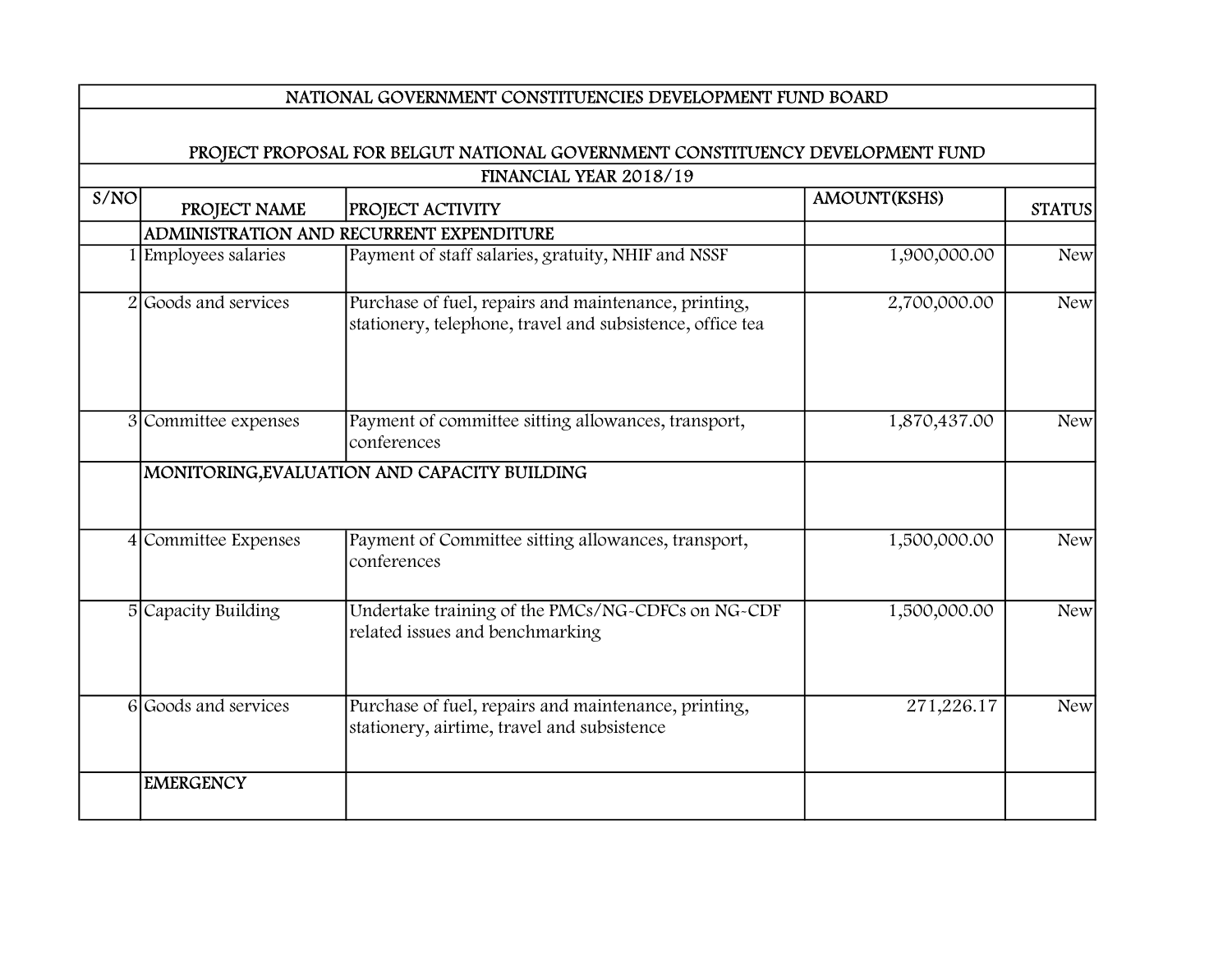| 7 Emergency                               | To cater for any unforeseen occurrences in the                                                                                                                                                          | 5,738,993.45   | New        |
|-------------------------------------------|---------------------------------------------------------------------------------------------------------------------------------------------------------------------------------------------------------|----------------|------------|
|                                           | constituency during the financial year                                                                                                                                                                  |                |            |
| <b>BURSARY</b>                            |                                                                                                                                                                                                         |                |            |
| 8 Bursary Secondary<br>Schools/Day School | Payment of bursary to needy student                                                                                                                                                                     | 16,000,000.00  | New        |
| 9 Bursary Tertiary Schools                | Payment of bursary to needy students in various colleges<br>and universities                                                                                                                            | 11,260,218.88  | <b>New</b> |
| <b>SPORTS</b>                             |                                                                                                                                                                                                         |                |            |
| 1 Constituency sports<br>tournaments      | To carry out sports tournament and marathon in the<br>constituency and the winning teams be awarded with<br>balls, trophies and kits                                                                    | 500,000.00 New |            |
| 2 Chemamul A Primary<br>School            | Levelling of playing ground                                                                                                                                                                             | 500,000.00 New |            |
| <b>ENVIROMENT</b>                         |                                                                                                                                                                                                         |                |            |
|                                           | 3 Chemoset Primary School Purchase of 10,000 Ltrs water tank at Kshs. 100,000; and<br>installation of water gutters, construction of tank base and<br>piping of water to the latrines at KShs. 200,000. | 300,000.00 New |            |
|                                           |                                                                                                                                                                                                         |                |            |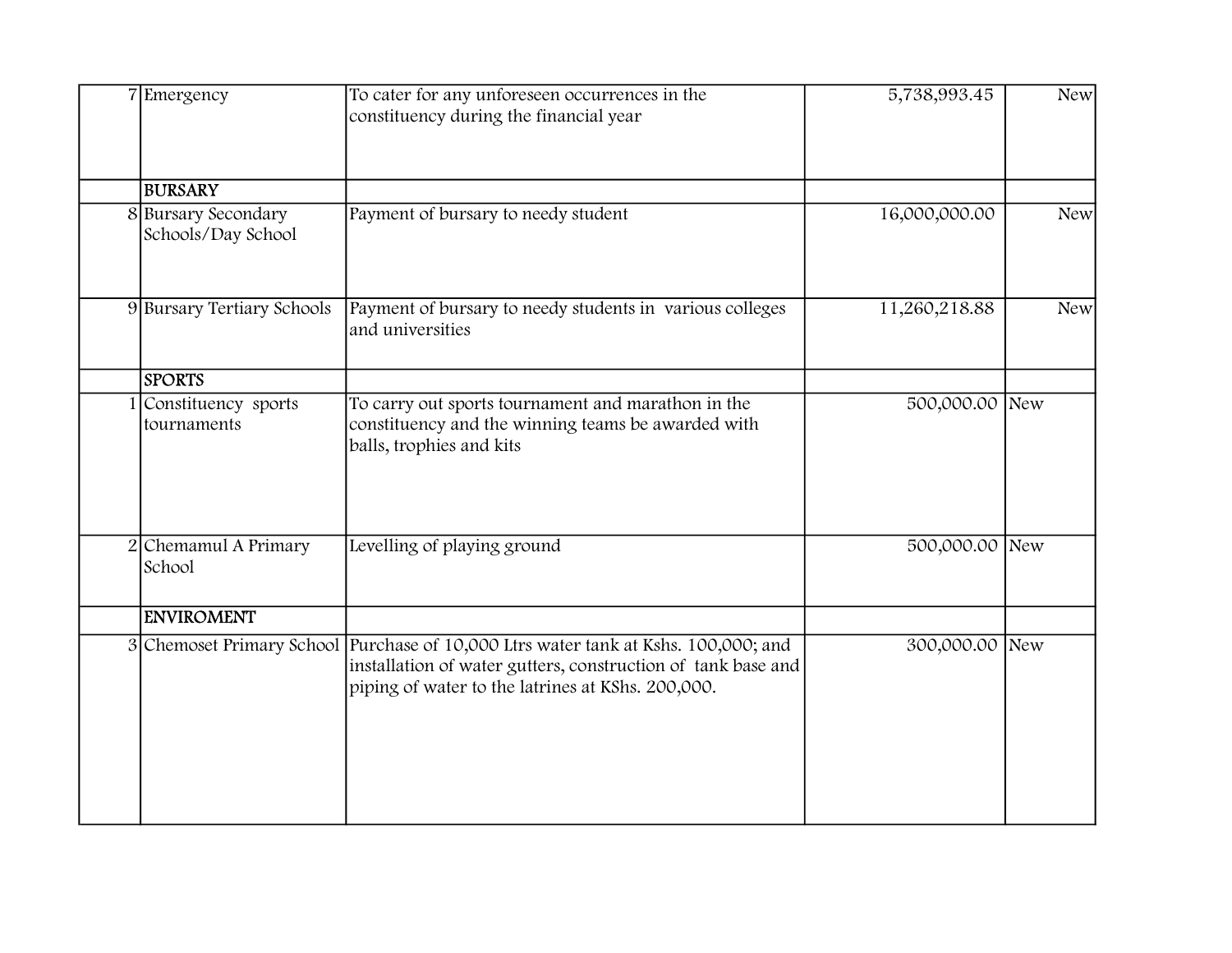| NG CDF OFFICE                                     |                                                                                                                                                       |                |  |
|---------------------------------------------------|-------------------------------------------------------------------------------------------------------------------------------------------------------|----------------|--|
| 4 NG CDFC Office Notice<br>board                  | Construction of stone wall notice board                                                                                                               | 100,000.00 New |  |
| PRIMARY SCHOOLS                                   |                                                                                                                                                       |                |  |
| 5 Ainapkoi Primary School                         | Renovation of 8 classrooms; roof painting, wall paiting,<br>replacement of window panes, refurbishment of floors,<br>fixing broken windows and doors  | 500,000.00 New |  |
|                                                   | 6 Chemoset Primary School Construction of 6 door pit latrines at Kshs. 400,000 and<br>construction of school gate Kshs. 100,000                       | 500,000.00 New |  |
| 7 Chemumbe Primary<br>School                      | Construction of 1 classroom                                                                                                                           | 900,000.00 New |  |
| 8 Chepkoin Primary School Construction of library |                                                                                                                                                       | 800,000.00 New |  |
| 9 Chepkutung Primary<br>School                    | Renovation of 8 classroooms; roof painting, wall paiting,<br>replacement of window panes, refurbishment of floors,<br>fixing broken windows and doors | 500,000.00 New |  |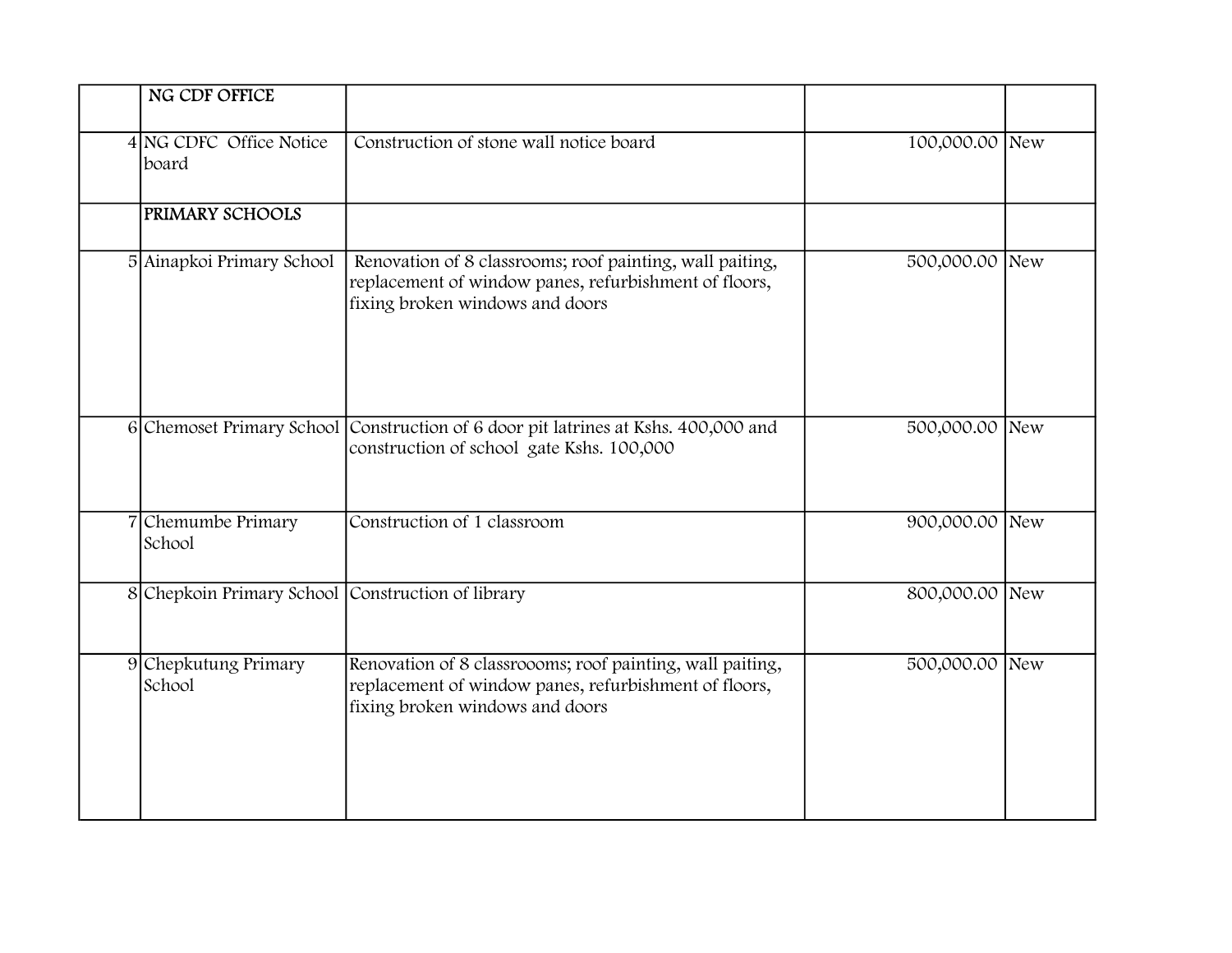| 10 Cheronget Primary<br>School     | Renovation of 10 classroooms; roof painting, wall<br>painting, replacement of window panes, refurbishment of<br>floors                                                            | 400,000.00 New |         |
|------------------------------------|-----------------------------------------------------------------------------------------------------------------------------------------------------------------------------------|----------------|---------|
| 11 Chymen Primary school           | Additional funds for purchase of 1 acre of land                                                                                                                                   | 1,000,000.00   | Ongoing |
| 12 Itanda Primary School           | Completion of 3 classrooms 100,000; painting, wiring<br>and floor finishes; Construction of one classroom 900,000                                                                 | 1,000,000.00   | Ongoing |
|                                    | 13 Kabianga Primary School Purchase of 66 lockers and chairs                                                                                                                      | 300,000.00 New |         |
| 14 Kakiptui Primary School         | Construction of admistration block                                                                                                                                                | 950,000.00 New |         |
| 15 Kapchebet 'B' Primary<br>school | Construction of 1 classroom                                                                                                                                                       | 900,000.00 New |         |
|                                    | 16 Kapkitony Primary School Renovation of 5 classrooms; roof painting, wall painting,<br>replacement of window panes, refurbishment of floors,<br>fixing broken windows and doors | 600,000.00 New |         |
| 17 Kaplemeiywet Primary<br>School  | Purchase of 0.5 acres of land                                                                                                                                                     | 800,000.00 New |         |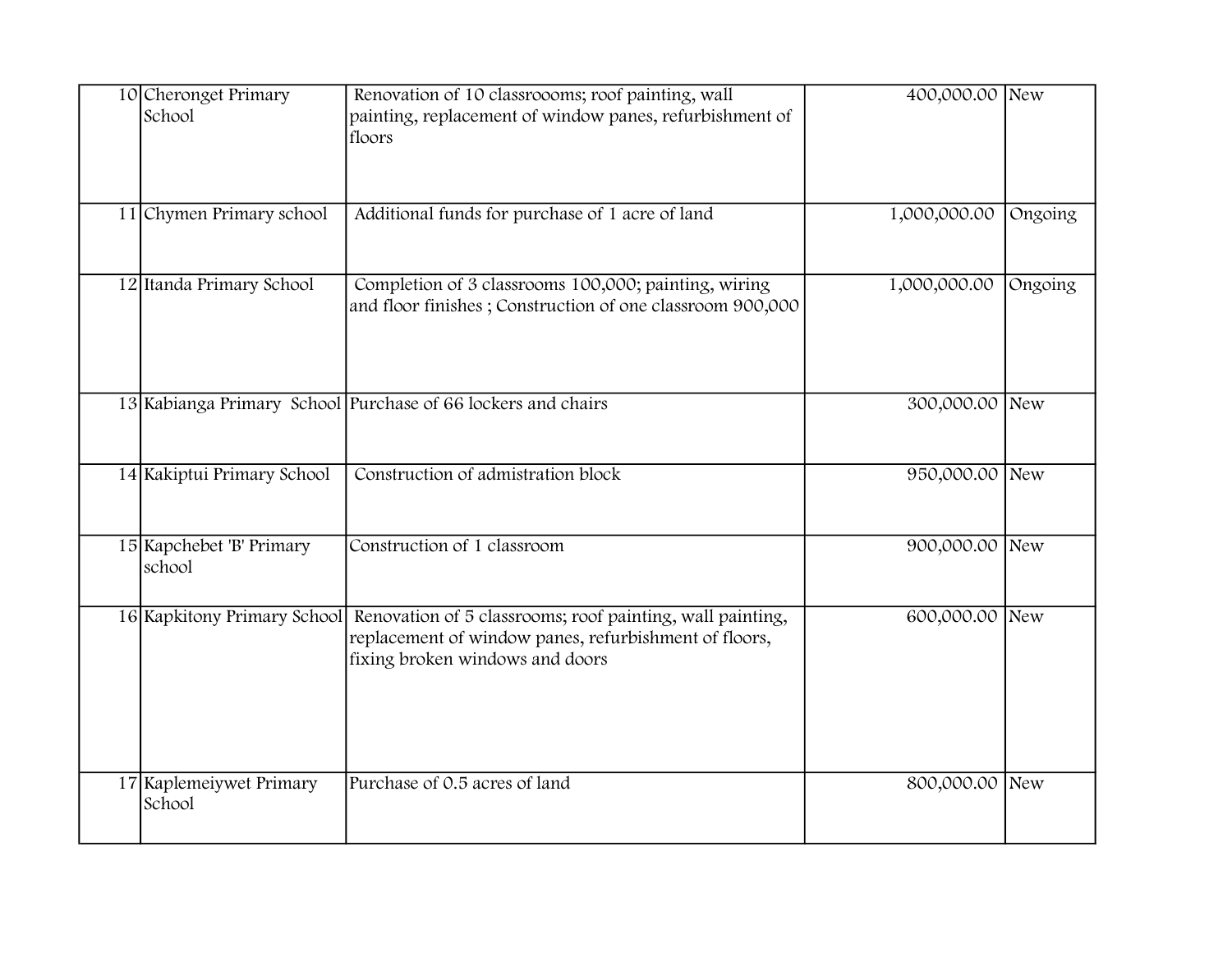| 18 Kaplutiet Primary School           | Renovation of 10 classrooms; roof painting, wall painting,<br>replacement of window panes, refurbishment of floors,<br>fixing broken windows and doors | 700,000.00 New      |  |
|---------------------------------------|--------------------------------------------------------------------------------------------------------------------------------------------------------|---------------------|--|
| 19 Kapmaso Milimani<br>Primary School | Construction of 1 classroom                                                                                                                            | 900,000.00 New      |  |
| 20 Kapnandet Primary<br>School        | Construction of 1 classroom                                                                                                                            | 900,000.00 New      |  |
| 21 Kapsisiywo Primary<br>School       | Completion of 3 classrooms; slab, fixing doors and<br>windows, plastering, painting, fissure board fixing,<br>installing glasses                       | 850,000.00 On going |  |
| 22 Kaptebeswet Primary<br>School      | Renovation of 6 classroooms; roof painting, wall painting,<br>replacement of window panes, refurbishment of floors,<br>fixing broken windows and doors | 500,000.00 Ongoing  |  |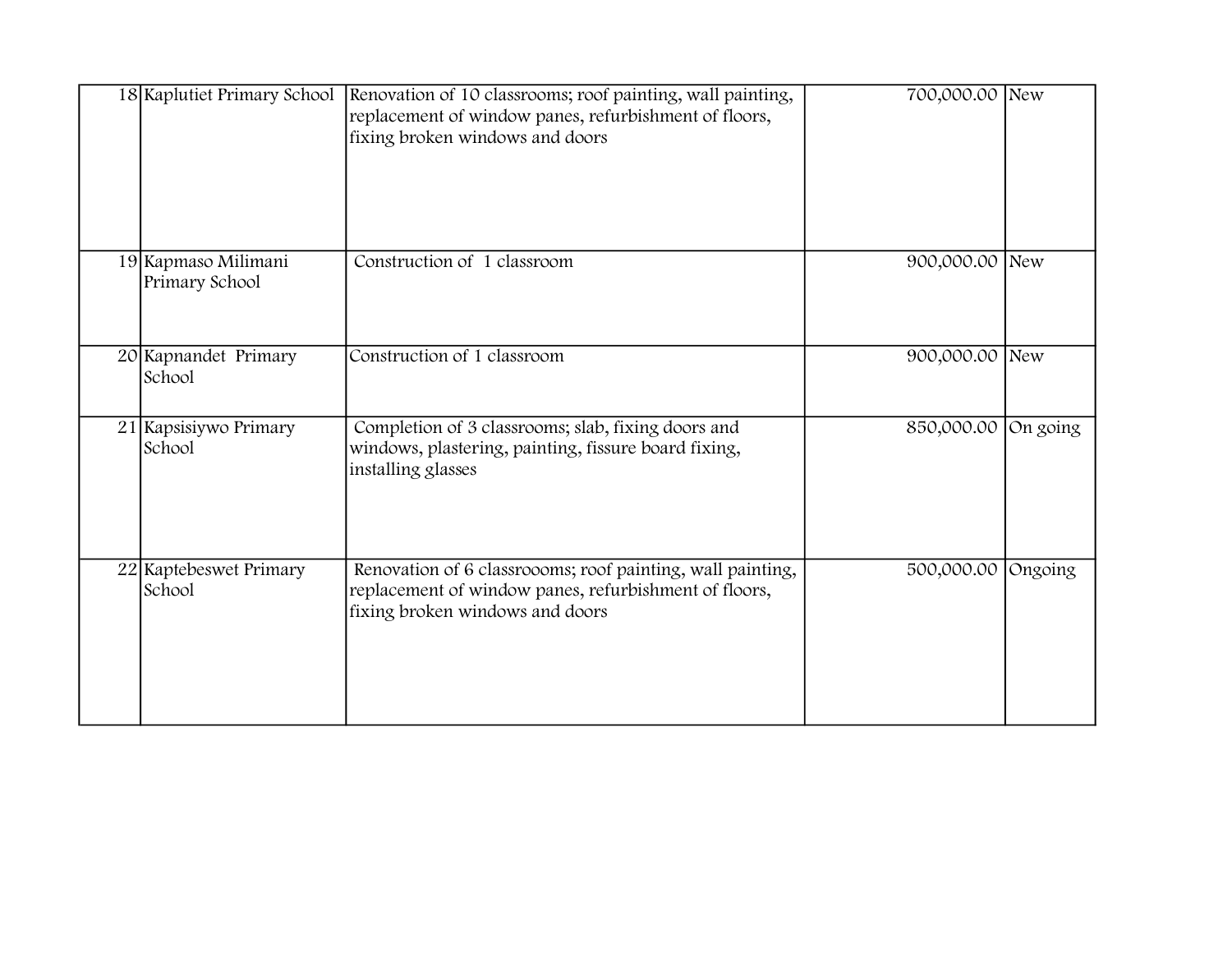| 23 Kaptoboiti Primary<br>School | Renovation of 5 classrooms; roof painting, plastering wall<br>painting, replacement of window panes, refurbishment of<br>floors, fixing broken windows and doors | 500,000.00 New     |     |
|---------------------------------|------------------------------------------------------------------------------------------------------------------------------------------------------------------|--------------------|-----|
| 24 Keben Primary School         | Purchase of computer laboratory furniture; tables and<br>chairs                                                                                                  | 100,000.00 Ongoing |     |
|                                 | 25 Kesagetiet Primary School Purchase of 0.5 acres of land                                                                                                       | 1,000,000.00       | New |
|                                 | 26 Kiplalmat Primary School Purchase of 1 acre of land                                                                                                           | 630,000.00 New     |     |
| 27 Kipsolu Primary School       | Renovation of 12 classrooms; roof painting, wall painting,<br>replacement of window panes, refurbishment of floors,<br>fixing broken windows and doors           | 700,000.00 New     |     |
| 28 Kiptaldal Primary School     | Renovation of 5 classrooms; roof painting, wall painting,<br>replacement of window panes, refurbishment of floors,<br>fixing broken windows and doors            | 700,000.00 New     |     |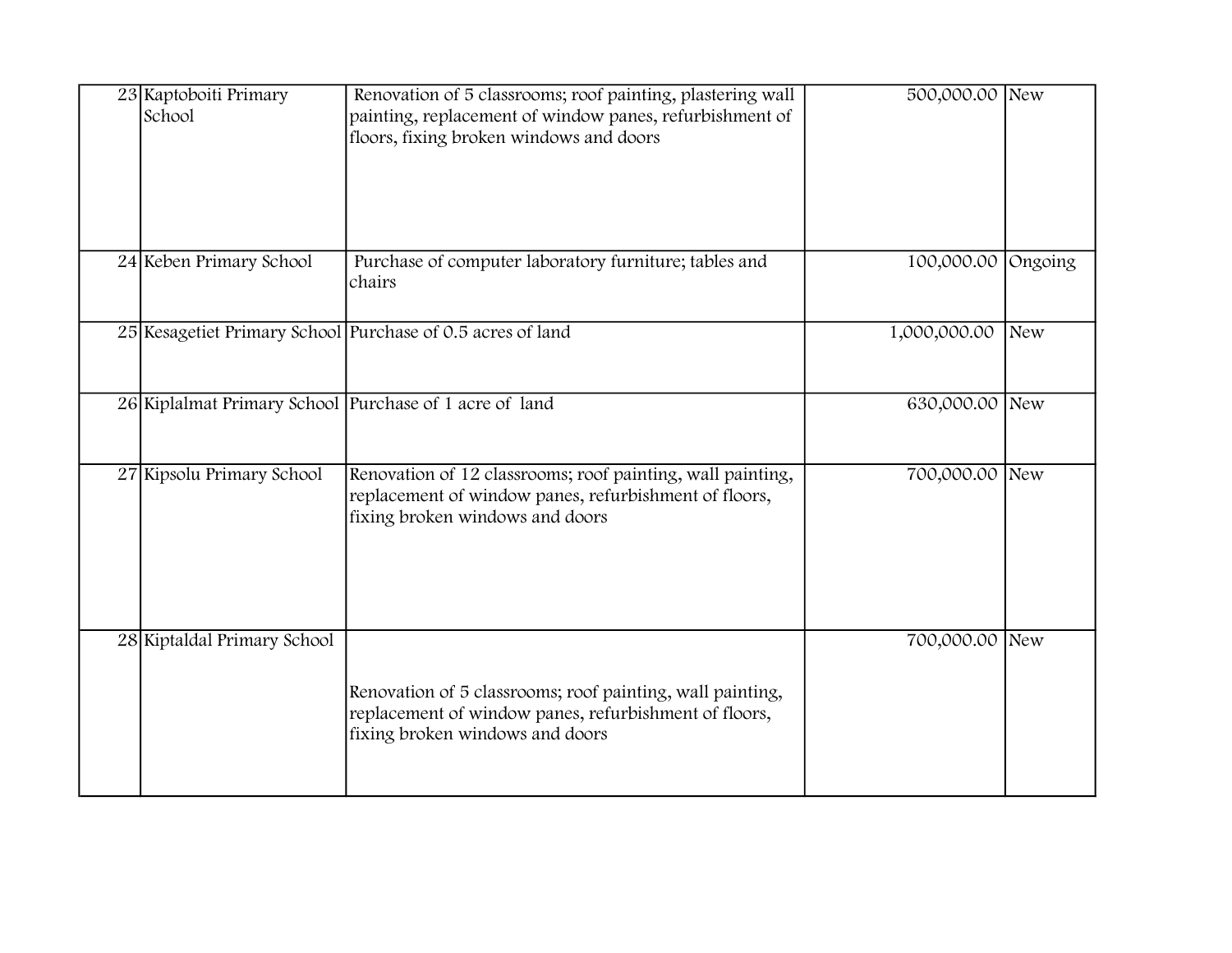| 29 Koitalel Primary School       | Completion of adminstration block; wiring, ceiling board<br>and painting                                                                                                                                                                          | 300,000.00 Ongoing |         |
|----------------------------------|---------------------------------------------------------------------------------------------------------------------------------------------------------------------------------------------------------------------------------------------------|--------------------|---------|
| 30 Koiwalelach Primary<br>School | Construction of library                                                                                                                                                                                                                           | 800,000.00 New     |         |
|                                  | 31 Mereonik Primary School Construction of 1 classroom                                                                                                                                                                                            | 900,000.00 New     |         |
| 32 Mobego Primary School         | Completion of 5 classooms; floor finishes, plastering,<br>painting, fixing windows and doors, wiring.                                                                                                                                             | 600,000.00 New     |         |
| 33 Ngariet Primary School        | Construction of administration block                                                                                                                                                                                                              | 1,000,000.00       | New     |
| 34 Samiytuk Primary School       | Construction of administration block                                                                                                                                                                                                              | 1,000,000.00       | New     |
| 35 Simotwo Primary School        | Completion of classroom; plastering, floor finishes,<br>paitinting, fixing windows and doors Kshs.460,000; and<br>completion of admistration block Kshs.950,000; roofing,<br>painting, plastering, fixing windows and doors and floor<br>finishes | 1,410,000.00       | Ongoing |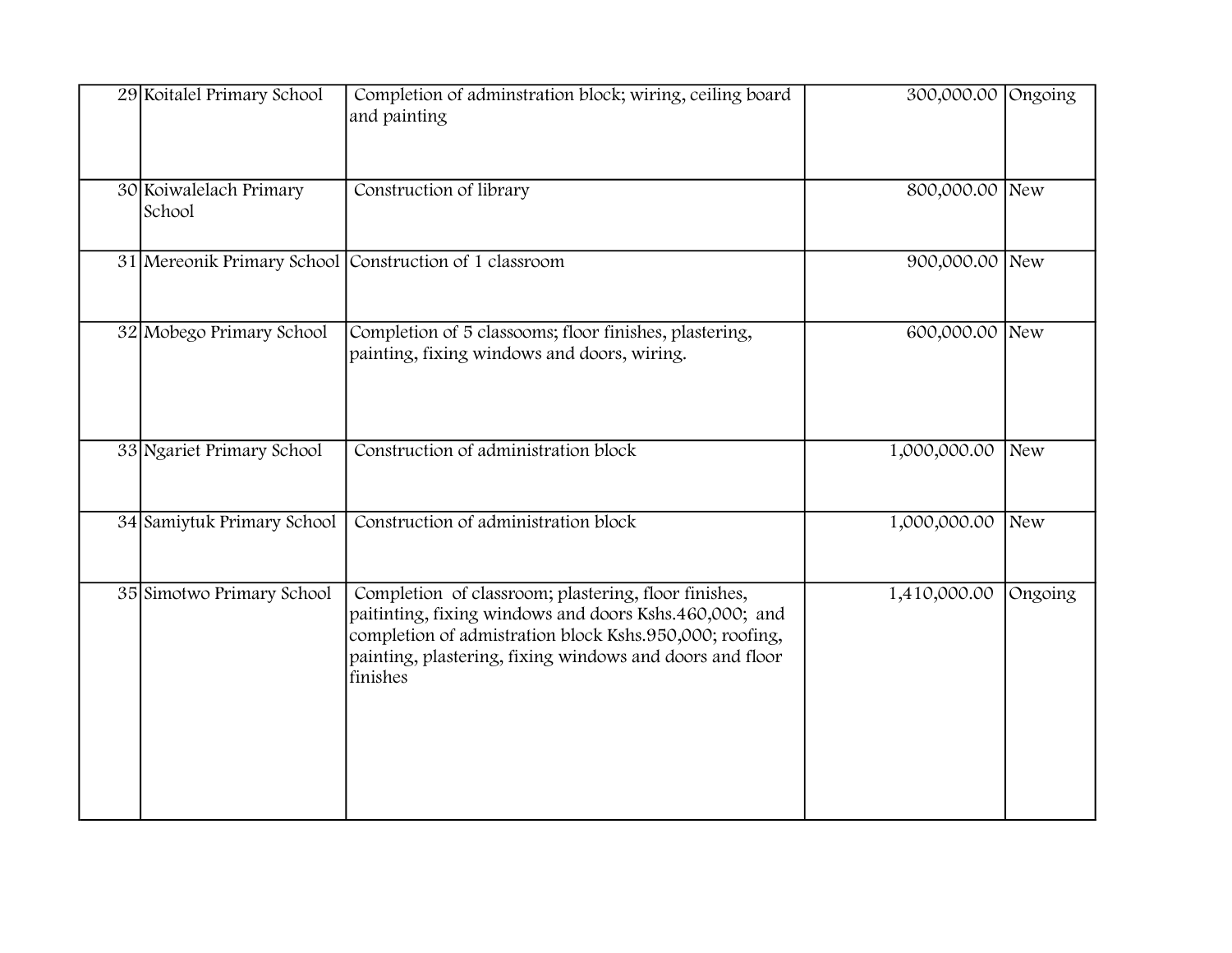| 36 St. Mark Chepngetuny<br>Primary School | Construction of administration block                                                                                                                                                                        | 1,000,000.00       | New     |
|-------------------------------------------|-------------------------------------------------------------------------------------------------------------------------------------------------------------------------------------------------------------|--------------------|---------|
| 37 Turguito Primary School                | Completion of 3 classsrooms; slab, fixing doors and<br>windows, plastering, painting, fascia board fixing and<br>installing glasses and wall reinforcement                                                  | 800,000.00 Ongoing |         |
| <b>SECONDARY SCHOOLS</b>                  |                                                                                                                                                                                                             |                    |         |
| 38 Borborwet Secondary<br>School          | Completion of administration and library block; walling<br>1st floor, plastering, fixing ceilingboard, painting, wiring,<br>fixing doors and windows                                                        | 2,400,000.00       | New     |
| 39 Chebirirbei Secondary<br>School        | Completion of adminstration, library and classrooms<br>block; roofing, walling 1st floor, plastering, fixing<br>ceilingboard, painting, wiring, fixing doors and windows<br>and construction of septic tank | 8,500,000.00       | Ongoing |
| 40 Chemamul Boys High<br>School           | Completion of 8 modern pit latrines; roofing, plastering,<br>walling, fixing doors, painting                                                                                                                | 1,000,000.00       | Ongoing |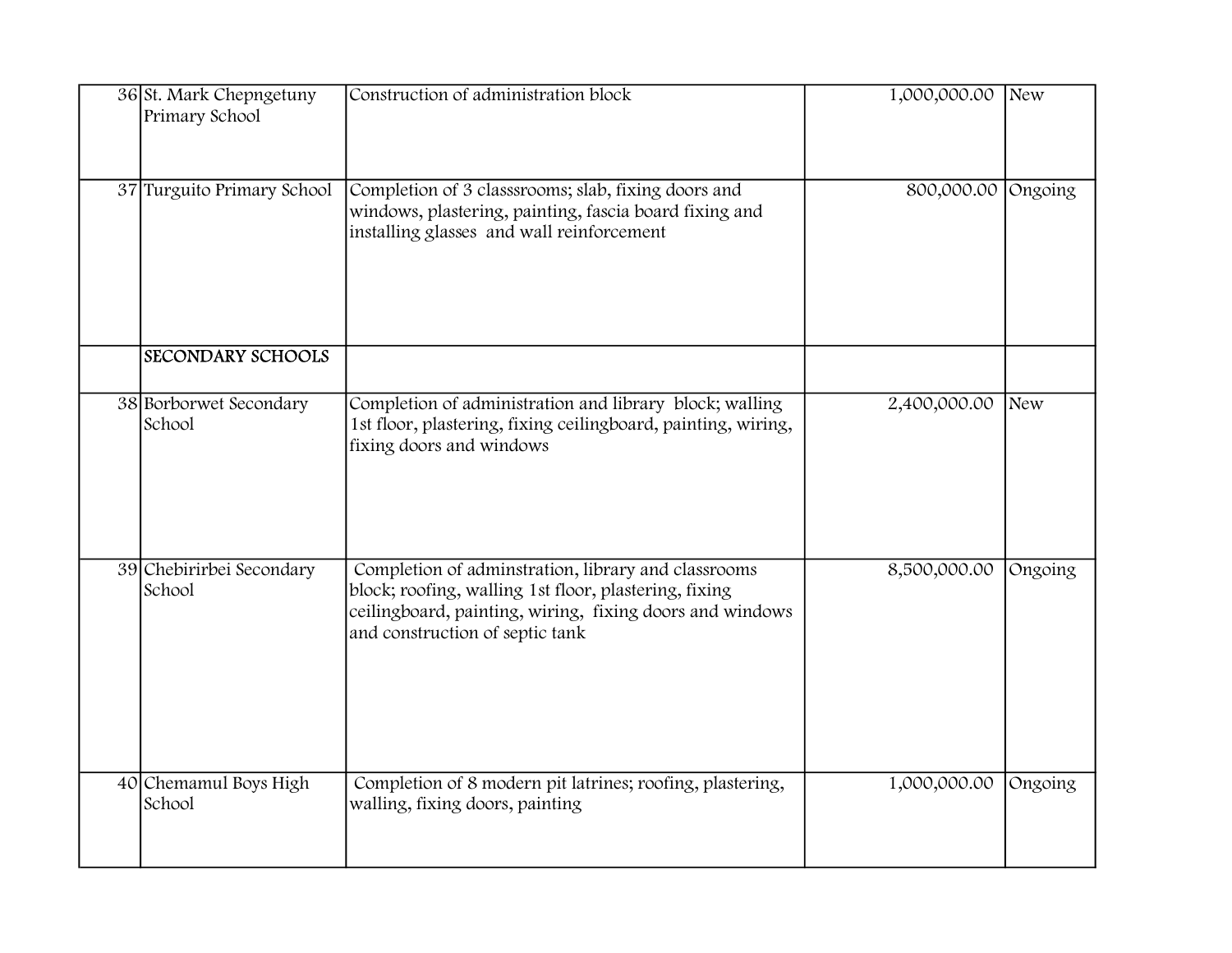| 41 Chemamul Mixed Day<br>Secondary School | Completion of science labaratory; plastering, wiring,<br>plumbing, installation of; sinks, water tanks and fume<br>chambers, painting, fixing doors and windows | 3,500,000.00   | Ongoing |
|-------------------------------------------|-----------------------------------------------------------------------------------------------------------------------------------------------------------------|----------------|---------|
| 42 Cheribo Secondary<br>School            | Completion of library resource; plastering, floor tiling,<br>fixing window glasses, painting, fixing fascia board                                               | 1,400,000.00   | Ongoing |
| 43 Getumbe Secondary<br>School            | Completion of library; construction of 1st floor slab,<br>walling, roofing, plastering ground floor                                                             | 2,000,000.00   | Ongoing |
| 44 Cheptenye Boys High<br>School          | Construction of dormitory                                                                                                                                       | 1,900,000.00   | New     |
| 45 Kabianga High School                   | Purchase of 45 beds                                                                                                                                             | 500,000.00 New |         |
| 46 Kaborok Girls sec School               | Construction of dormitory                                                                                                                                       | 1,900,000.00   | Ongoing |
| 47 Kapkitony Day Secondary<br>School      | Construction of 1 classroom                                                                                                                                     | 900,000.00     | Ongoing |
| 48 Kaplutiet Secondary<br>School          | Completion of latrine at Kshs.60,000; roofing, painting,<br>plastering; and construction of admistration block KShs.<br>1,300,000                               | 1,360,000.00   | New     |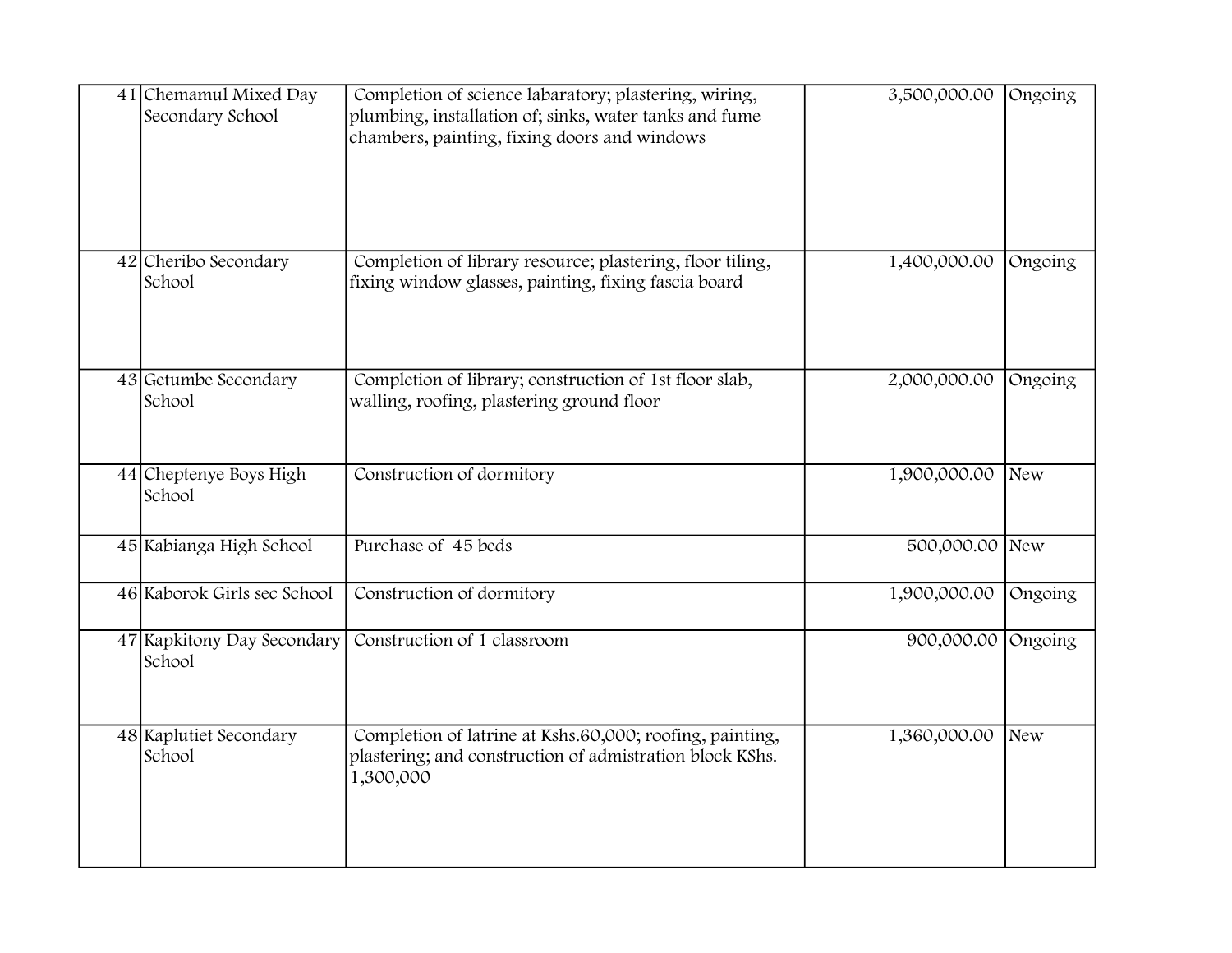| 49 Kaptebeswet Girls<br>Completion of science laboratory; plastering, wiring,<br>plumbing, installation of sinks, water tanks and fume<br>Secondary<br>chambers, painting fixing doors and windows |                                                                                                       | 3,100,000.00       | Ongoing    |
|----------------------------------------------------------------------------------------------------------------------------------------------------------------------------------------------------|-------------------------------------------------------------------------------------------------------|--------------------|------------|
| 50 Keben Secondary School                                                                                                                                                                          | Construction of multipurpose hall                                                                     | 2,000,000.00       | Ongoing    |
| 51 Koiwalelach Girls<br>Secondary School                                                                                                                                                           | Construction of dormitory                                                                             | 1,000,000.00       | Ongoing    |
| 52 Nyabangi Secondary<br>School                                                                                                                                                                    | Completion adminstration block; walling, roofing,<br>plastering and wiring                            | 1,500,000.00       | New        |
| 53 Seretut Seondary School                                                                                                                                                                         | Completion of library; plastering, floor finishes, fixing<br>doors and windows and painting.          | 800,000.00 Ongoing |            |
| 54 Sosiot Girls Secondary<br>School<br><b>SECURITY</b>                                                                                                                                             | Construction of dormitory                                                                             | 1,900,000.00       | <b>New</b> |
| 55 OCPD Belgut                                                                                                                                                                                     | Completion of cell, plastering, installation of concerete<br>roof, painting, fixing doors and windows | 700,000.00 New     |            |
| 56 OCPD Belgut                                                                                                                                                                                     | Construction of police divisional headquaters for Belgut<br>Subcounty                                 | 2,000,000.00       | New        |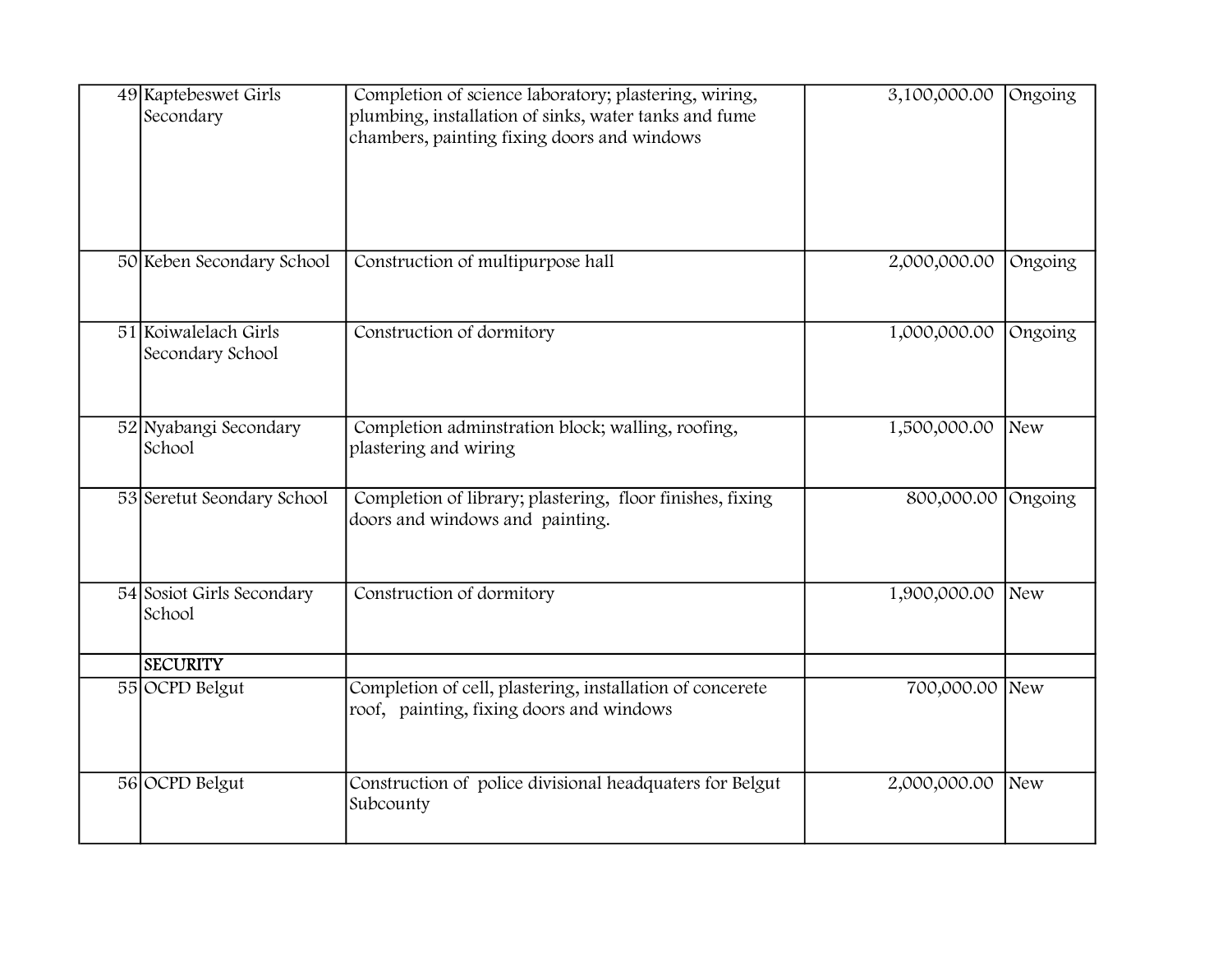| 57 Koiwalelach Girls<br>Secondary School | Part Funding of purchase of 52 seater school bus                                                                                                                                                                                                                                                                  | 500,000.00     | Ongoing    |
|------------------------------------------|-------------------------------------------------------------------------------------------------------------------------------------------------------------------------------------------------------------------------------------------------------------------------------------------------------------------|----------------|------------|
| 58 Chepkoton Girls<br>Secondary School   |                                                                                                                                                                                                                                                                                                                   | 800,000.00     | <b>New</b> |
|                                          | Completion of 24 door modern bathrooms; roofing,<br>plastering, walling, tiling, electrification, installing taps<br>and showers, fixing doors and painting.                                                                                                                                                      |                |            |
| Total                                    |                                                                                                                                                                                                                                                                                                                   | 108,240,875.50 |            |
| <b>PENDING APPROVAL</b>                  |                                                                                                                                                                                                                                                                                                                   |                |            |
| 57 Chaik Ward                            | Purchase of books for 13 schools i.e Kapsongoi Primary<br>school, FFI primary, Masobet Primary, AHP Workshop, FF<br>II Primary, Kipketer Primary, Saramek Primary, Saosa<br>Primary, Jamji Primary, Tagabi Primary, Kiptetan Primary,<br>Tilwet Primary school and Kerenga Primary at<br>Kshs.100,000 per school. | 800,000.00     | Ongoing    |
| <b>TOTAL ALLOCATED</b>                   |                                                                                                                                                                                                                                                                                                                   | 109,040,875.50 |            |